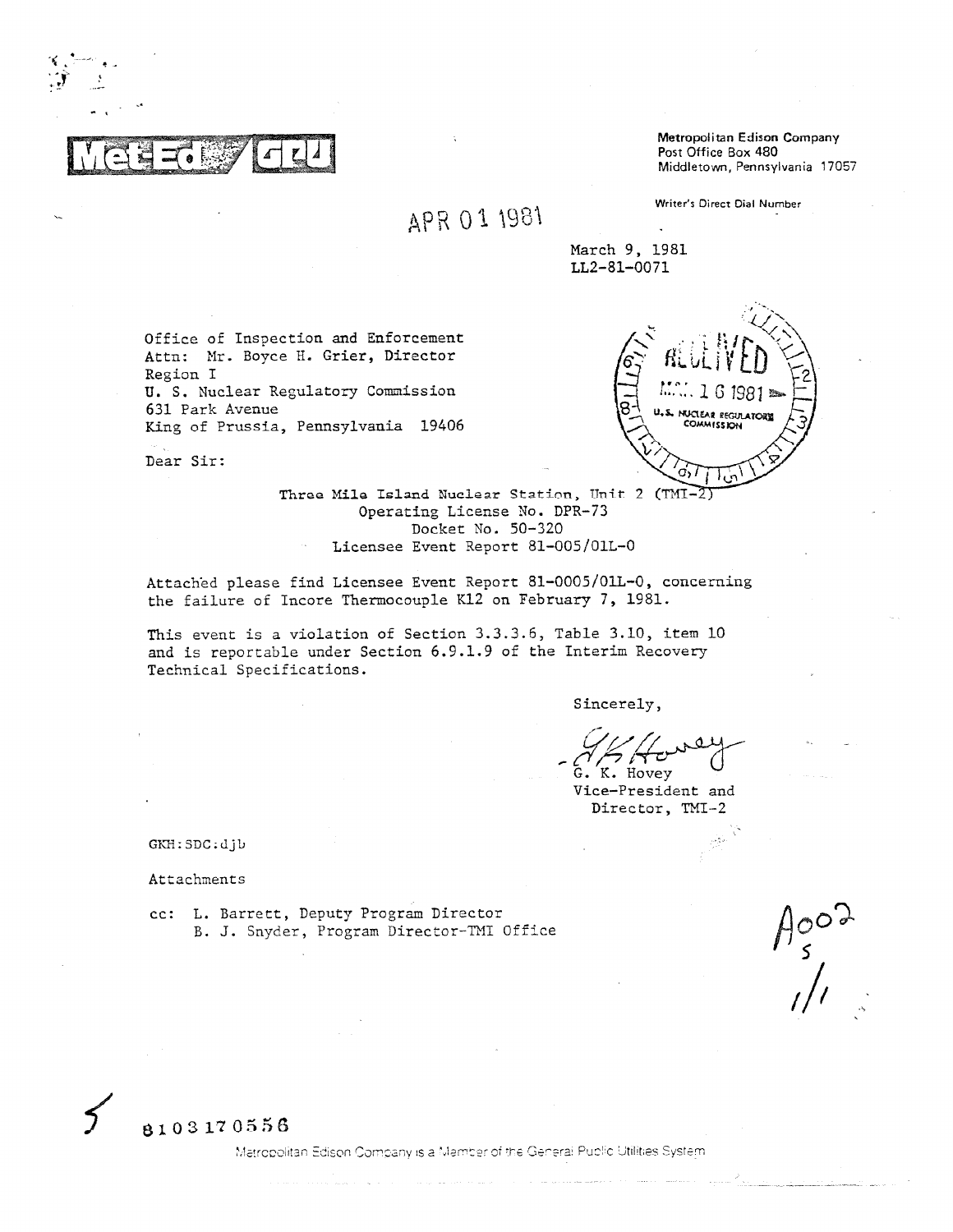| 77), .<br><b>LICENSEE EVENT REPORT</b><br>アナスータエーハウキア<br>$, \cdot$<br>Attachment I<br>CONTROL BLOCK:<br>(RLEASE PRINT OR TYPE ALL REQUIRED INFORMATION)                                                                                                                                                                                                                                                                                                                                                                                                                                    |
|--------------------------------------------------------------------------------------------------------------------------------------------------------------------------------------------------------------------------------------------------------------------------------------------------------------------------------------------------------------------------------------------------------------------------------------------------------------------------------------------------------------------------------------------------------------------------------------------|
| 10<br>10<br>$10^{-1}$<br>10<br>$\left\lfloor 3 \right\rfloor$<br>10.<br>$\overline{10}$<br>-5 )<br>0<br>O.<br>1                                                                                                                                                                                                                                                                                                                                                                                                                                                                            |
| ON'T<br>REPORT<br>( 9 )<br>$(7)$   0   2   0   17<br>Ķ8,<br>$\sqrt{0}$<br>$\left\lfloor 8 \right\rfloor$<br>1010<br>$\overline{13}$<br>12 <sup>2</sup><br>15.<br>10.<br>$3 \mid 1$<br>-6 )<br><b>SOURCE</b><br>EVENT DESCRIPTION AND PROBABLE CONSEQUENCES (10)                                                                                                                                                                                                                                                                                                                            |
| [Incore Thermocouple H-9 began to exhibit erratic behavior, therefore, in accordance<br>0   2                                                                                                                                                                                                                                                                                                                                                                                                                                                                                              |
| with Technical Specifications 3.3.3.6, Table 3.3-10, item 10, this report is submitted.<br>$\overline{\mathbf{3}}$<br>0                                                                                                                                                                                                                                                                                                                                                                                                                                                                    |
| LERs 80-13, 80-41, 80-50, and 80-53 concern thermocouple failure also.<br>This event<br>4<br>0.                                                                                                                                                                                                                                                                                                                                                                                                                                                                                            |
| had no adverse effects on the plant, its operation, or the health and safety of the<br>$0 \mid 5$                                                                                                                                                                                                                                                                                                                                                                                                                                                                                          |
| public.<br>0 <sub>16</sub>                                                                                                                                                                                                                                                                                                                                                                                                                                                                                                                                                                 |
| $\circ$ 1<br>7                                                                                                                                                                                                                                                                                                                                                                                                                                                                                                                                                                             |
| ٠,<br>8<br>80<br>9                                                                                                                                                                                                                                                                                                                                                                                                                                                                                                                                                                         |
| COMP.<br>CAUSE<br><b>SYSTEM</b><br>CAUSE<br>VALVE<br><b>SUBCODE</b><br><b>SUBCODE</b><br><b>COMPONENT CODE</b><br><b>SUBCODE</b><br>CODE<br>CODE<br>s<br>Е<br>X.<br>R<br>(14)<br>E<br>Ν<br>т<br>(15<br> Z <br>(16)<br>(12<br>13<br>(11)<br>19<br>18<br><b>REVISION</b><br><b>OCCURRENCE</b><br><b>SEQUENTIAL</b><br>REPORT                                                                                                                                                                                                                                                                 |
| CODE<br>REPORT NO:<br><b>TYPE</b><br><b>EVENT YEAR</b><br>NO.<br>LER/RO<br>5<br>ΩI<br>L<br>0<br>ຽ<br>$\perp$<br>REPORT<br>NUMBER<br>27<br>28<br>26<br>29<br>32<br>30<br>22<br><b>COMPONENT</b><br>PRIME COMP.<br>ATTACHMENT<br>SUBMITTED<br>NPRD-4<br>ACTION FUTURE<br>EFFECT<br><b>SHUTDOWN</b><br>(22)<br><b>HOURS</b><br>FORM SUB.<br>MANUFACTURER<br><b>SUPPLIER</b><br>ON PLANT<br><b>METHOD</b><br><b>ACTION</b><br>TAKEN.<br>Z(21)<br>$^{(25)}$<br>0 <sup>1</sup><br>$\mathbf{O}$<br>$\mathbf 0$<br>z<br>z<br>Y<br>(23)<br>N<br>(24<br>26<br>z<br>$^{\prime}$ 19<br>(20)<br>N<br>18 |
| CAUSE DESCRIPTION AND CORRECTIVE ACTIONS (27)<br>The reason for the failure of Thermocouple K-12 is not known and may not be possible                                                                                                                                                                                                                                                                                                                                                                                                                                                      |
| $\circ$                                                                                                                                                                                                                                                                                                                                                                                                                                                                                                                                                                                    |
| to determine given the condition of the Unit 2 core relative to incore instrumentation.<br>$\mathbf{1}$                                                                                                                                                                                                                                                                                                                                                                                                                                                                                    |
| We corrective actions are appropriate relative to thermcouple failure. We are monitor-<br>$1 \mid 2 \mid$                                                                                                                                                                                                                                                                                                                                                                                                                                                                                  |
| ling the situation to determine if any trend is becoming apparent and whether such a<br>$\mathbf{3}$                                                                                                                                                                                                                                                                                                                                                                                                                                                                                       |
| trend would have a safety impact in the long term.<br>4 <sup>1</sup><br>80<br>89                                                                                                                                                                                                                                                                                                                                                                                                                                                                                                           |
| METHOD OF<br>FACILITY<br>STATUS<br>(30)<br>DISCOVERY DESCRIPTION (32)<br>OTHER STATUS<br>DISCOVERY<br>% POWER<br>X<br>Recovery Mode<br>(31) Operator Review of thermocouple data<br>$0+0+$<br>0(29)<br>B<br>1(28)<br>5.                                                                                                                                                                                                                                                                                                                                                                    |
| 45<br>80<br>46<br>12<br>10.<br>13<br>ACTIVITY CONTENT<br>AMOUNT OF ACTIVITY (35)<br>LOCATION OF RELEASE (36)<br>RELEASED OF RELEASE<br>z<br>(33)<br>N/A<br>N/A<br>6<br>z                                                                                                                                                                                                                                                                                                                                                                                                                   |
| 45<br>80<br>10<br>$\overline{11}$<br>PERSONNEL EXPOSURES                                                                                                                                                                                                                                                                                                                                                                                                                                                                                                                                   |
| DESCRIPTION (39)<br><b>NUMBER</b><br>TYPE<br>N/A<br>37<br>$^{\circ}$<br>Z(38)<br>01<br>$\Omega$<br>7<br>9<br>80<br>13                                                                                                                                                                                                                                                                                                                                                                                                                                                                      |
| PERSONNEL INJURIES<br>DESCRIPTION <sup>(41)</sup><br><b>NUMBER</b><br>N/A<br>0<br><u>O</u><br>10                                                                                                                                                                                                                                                                                                                                                                                                                                                                                           |
| 3<br>40.<br>9<br>11<br>12<br>80<br>LOSS OF OR DAMAGE TO FACILITY<br>(43)                                                                                                                                                                                                                                                                                                                                                                                                                                                                                                                   |
| DESCRIPTION<br>TYPE<br>N/A<br>z<br>(42                                                                                                                                                                                                                                                                                                                                                                                                                                                                                                                                                     |
| 60<br>9<br>10<br>PUBLICITY<br>NRC USE ONLY<br>DESCRIPTION <sup>(45)</sup><br>ISSUED                                                                                                                                                                                                                                                                                                                                                                                                                                                                                                        |
| $7 - 92$<br>(44)<br>N/A<br>80.5<br>68 69                                                                                                                                                                                                                                                                                                                                                                                                                                                                                                                                                   |
| od?<br>Steven D. Chaplin<br>$(717)$ 948-8461<br>PHONE:<br>NAME OF PREPARER                                                                                                                                                                                                                                                                                                                                                                                                                                                                                                                 |
|                                                                                                                                                                                                                                                                                                                                                                                                                                                                                                                                                                                            |